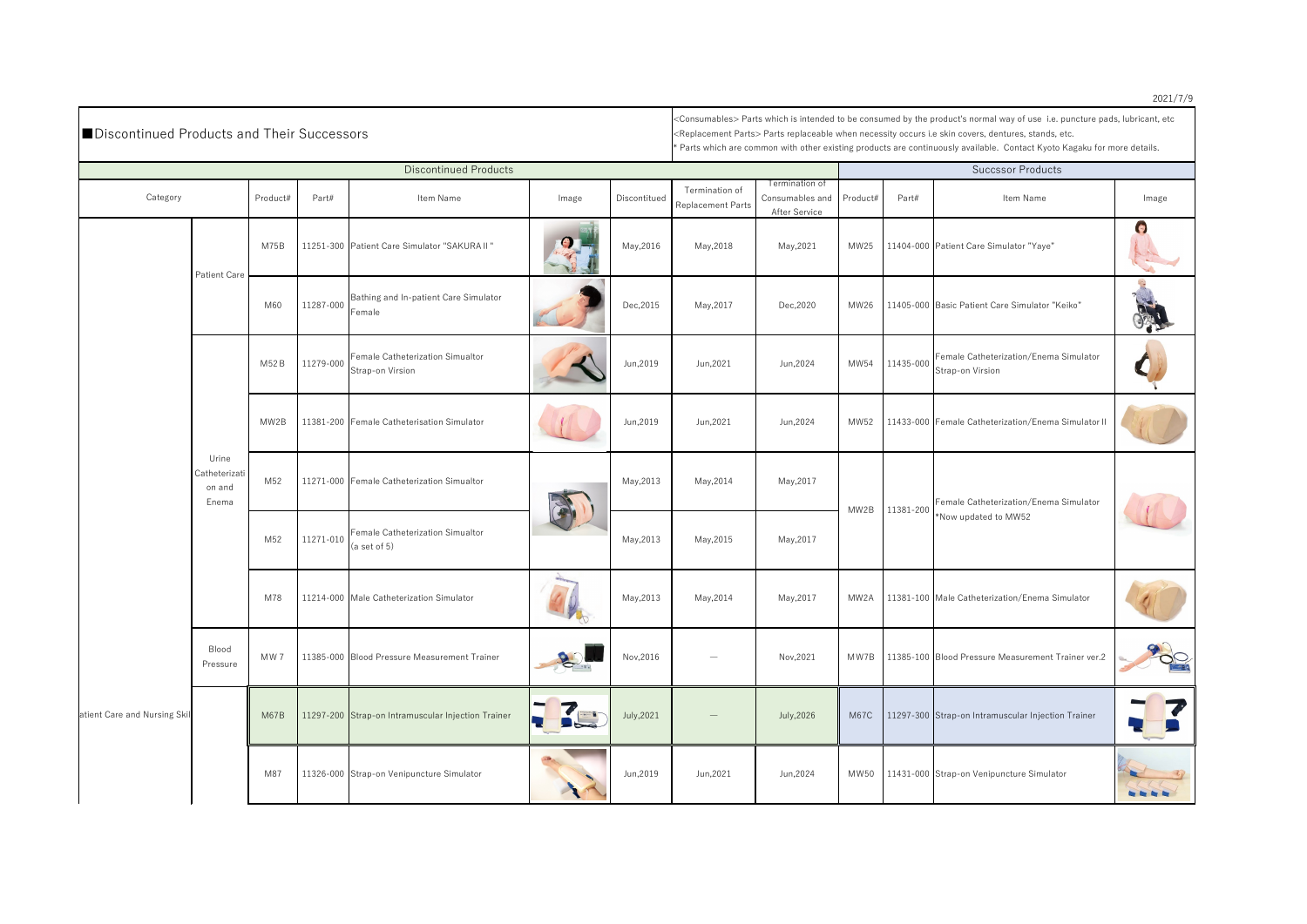|                                        | Invasive<br>Skills     | M50B    | 11267-300 Simulator Intravenous Arm II                                                         |          | Jun, 2019                | Jun, 2021 | 2021年6月<br>※注射パッド (赤) | MW49                            |                                 | 11430-000 Simulator Intravenous Arm III                  |                                                                                                                                                                                                                                                                                                                                                                                                                                                                                 |           |           |                                                 |  |  |
|----------------------------------------|------------------------|---------|------------------------------------------------------------------------------------------------|----------|--------------------------|-----------|-----------------------|---------------------------------|---------------------------------|----------------------------------------------------------|---------------------------------------------------------------------------------------------------------------------------------------------------------------------------------------------------------------------------------------------------------------------------------------------------------------------------------------------------------------------------------------------------------------------------------------------------------------------------------|-----------|-----------|-------------------------------------------------|--|--|
|                                        |                        | M91     | 11345-000 Simulator Intravenous Hand A                                                         |          | May, 2013                | May, 2015 | May, 2018             | MW9                             | 11388-000                       | Peripheral Venous Catheter Placement<br>Simulator        |                                                                                                                                                                                                                                                                                                                                                                                                                                                                                 |           |           |                                                 |  |  |
|                                        |                        |         | 11345-010 Simulator Intravenous Hand B                                                         |          | May, 2013                | May, 2015 | May, 2018             | M50B                            | 11267-300                       | Simulator Intravenous Arm II<br>* Now Updated to MW49    |                                                                                                                                                                                                                                                                                                                                                                                                                                                                                 |           |           |                                                 |  |  |
|                                        |                        | M66     | Strap-on Venipuncture Simulator<br>11296-000<br>(a set of 5)                                   |          | $\overline{\phantom{a}}$ |           | Jun, 2014             | M87                             | 11326-000                       | Strap-on Venipuncture Simulator<br>* Now Updated to MW50 |                                                                                                                                                                                                                                                                                                                                                                                                                                                                                 |           |           |                                                 |  |  |
|                                        |                        | M67     | 11297-000 Strap-on Intramascular Injection Simulator                                           |          | $\overline{\phantom{m}}$ |           | Jun, 2014             | M67B                            | 11297-200                       | Strap-on Intramascular Injection Simulator               |                                                                                                                                                                                                                                                                                                                                                                                                                                                                                 |           |           |                                                 |  |  |
|                                        |                        | M50     | 11267-000 Simulator Intravenous Arm A Set                                                      |          |                          |           | Jun, 2014             | M50B                            | 11267-300                       | Simulator Intravenous Arm II<br>*Now updated to MW49     |                                                                                                                                                                                                                                                                                                                                                                                                                                                                                 |           |           |                                                 |  |  |
|                                        |                        |         | 11268-000 Simulator Intravenous Arm B Set                                                      | $\equiv$ |                          |           | Jun, 2014             |                                 |                                 |                                                          |                                                                                                                                                                                                                                                                                                                                                                                                                                                                                 |           |           |                                                 |  |  |
| <b>Peronatal and Maternity</b><br>Care | Delivery<br>Assistance | M45     | 11260-000 Childbirth Rotation Simulator                                                        |          | Sep, 2019                |           |                       | $\hspace{0.1mm}-\hspace{0.1mm}$ | $\hspace{0.1mm}-\hspace{0.1mm}$ |                                                          |                                                                                                                                                                                                                                                                                                                                                                                                                                                                                 |           |           |                                                 |  |  |
|                                        |                        |         |                                                                                                |          |                          |           |                       |                                 | M46                             | 11261-000 Electromotive Chiltbirth Simulator             |                                                                                                                                                                                                                                                                                                                                                                                                                                                                                 | Nov, 2017 | Nov, 2019 | Nov, 2020<br>(due to unavailable MW36<br>parts) |  |  |
|                                        |                        | M84-S   | 11257-130 Cardiology Patien Simulator "K"<br>(with External Speaker System)<br>HST-EW-S        |          |                          |           | Aug, 2017             | MW41                            |                                 | 11421-000 Cardiology Patien Simulator "K" ver.2          | <b>FB</b><br>n<br>$\begin{array}{c c c c c} & \multicolumn{3}{c }{\multicolumn{3}{c }{\multicolumn{3}{c }{\multicolumn{3}{c}}}} & \multicolumn{3}{c }{\multicolumn{3}{c }{\multicolumn{3}{c }{\multicolumn{3}{c}}}} & \multicolumn{3}{c }{\multicolumn{3}{c }{\multicolumn{3}{c }{\multicolumn{3}{c}}}} & \multicolumn{3}{c }{\multicolumn{3}{c }{\multicolumn{3}{c }{\multicolumn{3}{c}}}} & \multicolumn{3}{c }{\multicolumn{3}{c }{\multicolumn{3}{c }{\multicolumn{3}{c }{$ |           |           |                                                 |  |  |
|                                        | Chest                  | M81-S   | 11241-010 Lung Sound Auscultation Trainer "LSAT"<br>HST-WL-S<br>(with External Speaker System) |          |                          |           | May, 2018             | <b>MW28</b>                     | 11407-000                       | Lung Sound Auscultation Trainer<br>"LSAT" ver.2          |                                                                                                                                                                                                                                                                                                                                                                                                                                                                                 |           |           |                                                 |  |  |
| <b>Physical Examination</b>            |                        | M8481-S | Patient Simulator "K" Plus Training<br>11257-150<br>System<br>HST-EWL-S<br>(with)              |          | $\overline{\phantom{m}}$ |           | Aug, 2017             |                                 | MW2841 11421-200                | Patient Simulator "K" Plus Training<br>System ver.2      | 三覧<br>$\begin{array}{c c c c c} & \multicolumn{2}{c }{\bullet} & \multicolumn{2}{c }{\bullet} \\ \hline \circ & \circ & \circ & \circ \\ \multicolumn{2}{c }{\circ} & \multicolumn{2}{c }{\bullet} & \multicolumn{2}{c} \end{array}$                                                                                                                                                                                                                                            |           |           |                                                 |  |  |